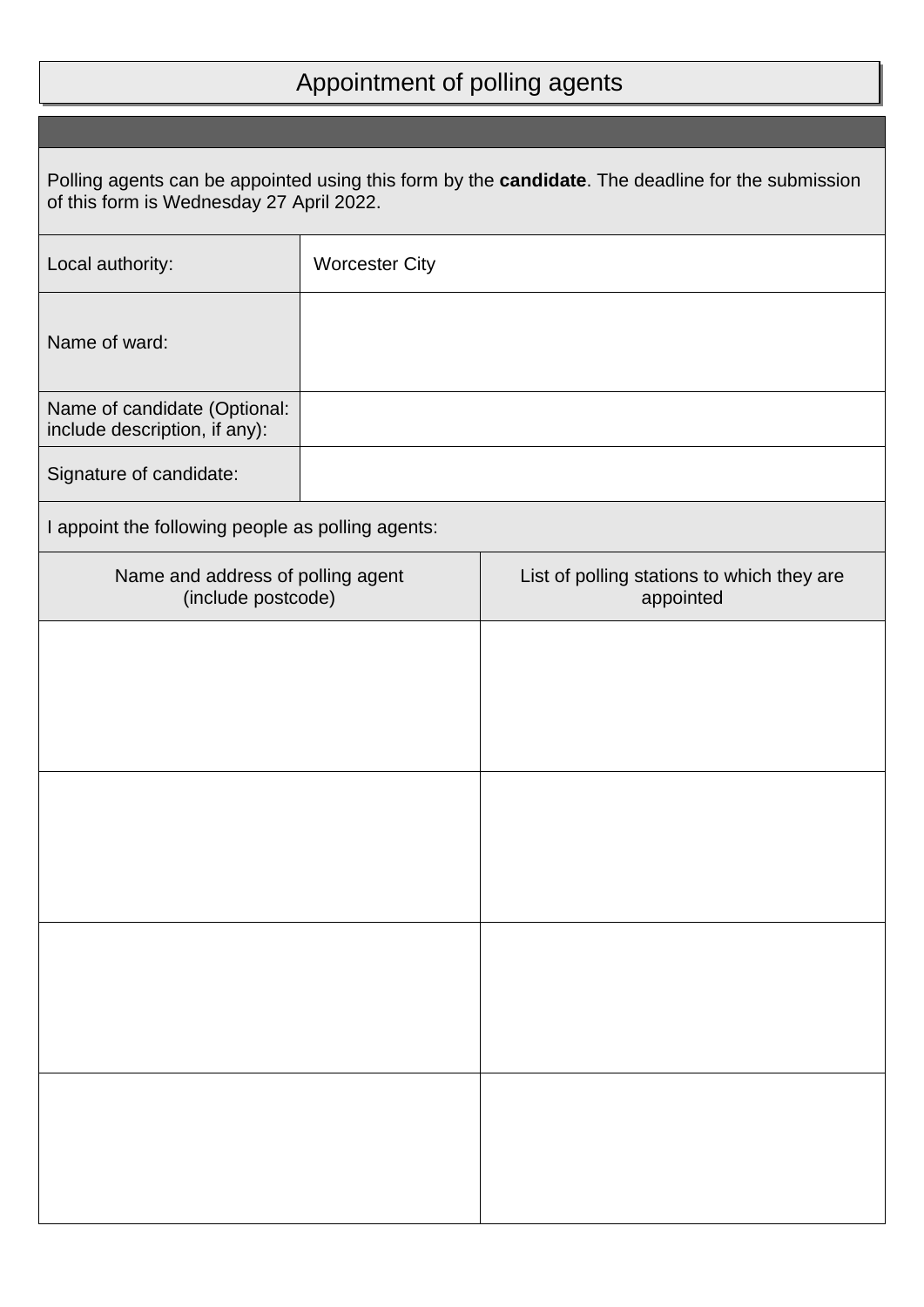| Name and address of polling agent<br>(include postcode) | List of polling stations to which they are<br>appointed |
|---------------------------------------------------------|---------------------------------------------------------|
|                                                         |                                                         |
|                                                         |                                                         |
|                                                         |                                                         |
|                                                         |                                                         |
|                                                         |                                                         |
|                                                         |                                                         |
|                                                         |                                                         |
|                                                         |                                                         |
|                                                         |                                                         |
|                                                         |                                                         |
|                                                         |                                                         |
|                                                         |                                                         |
|                                                         |                                                         |
|                                                         |                                                         |
|                                                         |                                                         |
|                                                         |                                                         |
|                                                         |                                                         |
|                                                         |                                                         |
|                                                         |                                                         |
|                                                         |                                                         |
|                                                         |                                                         |
|                                                         |                                                         |
|                                                         |                                                         |
|                                                         |                                                         |

The data controller will only use the information you have provided on this form for electoral purposes and will look after your personal information securely, following data protection legislation. The data controller will not give personal information about you and the personal information you may provide on other people to anyone else or another organisation unless required by law.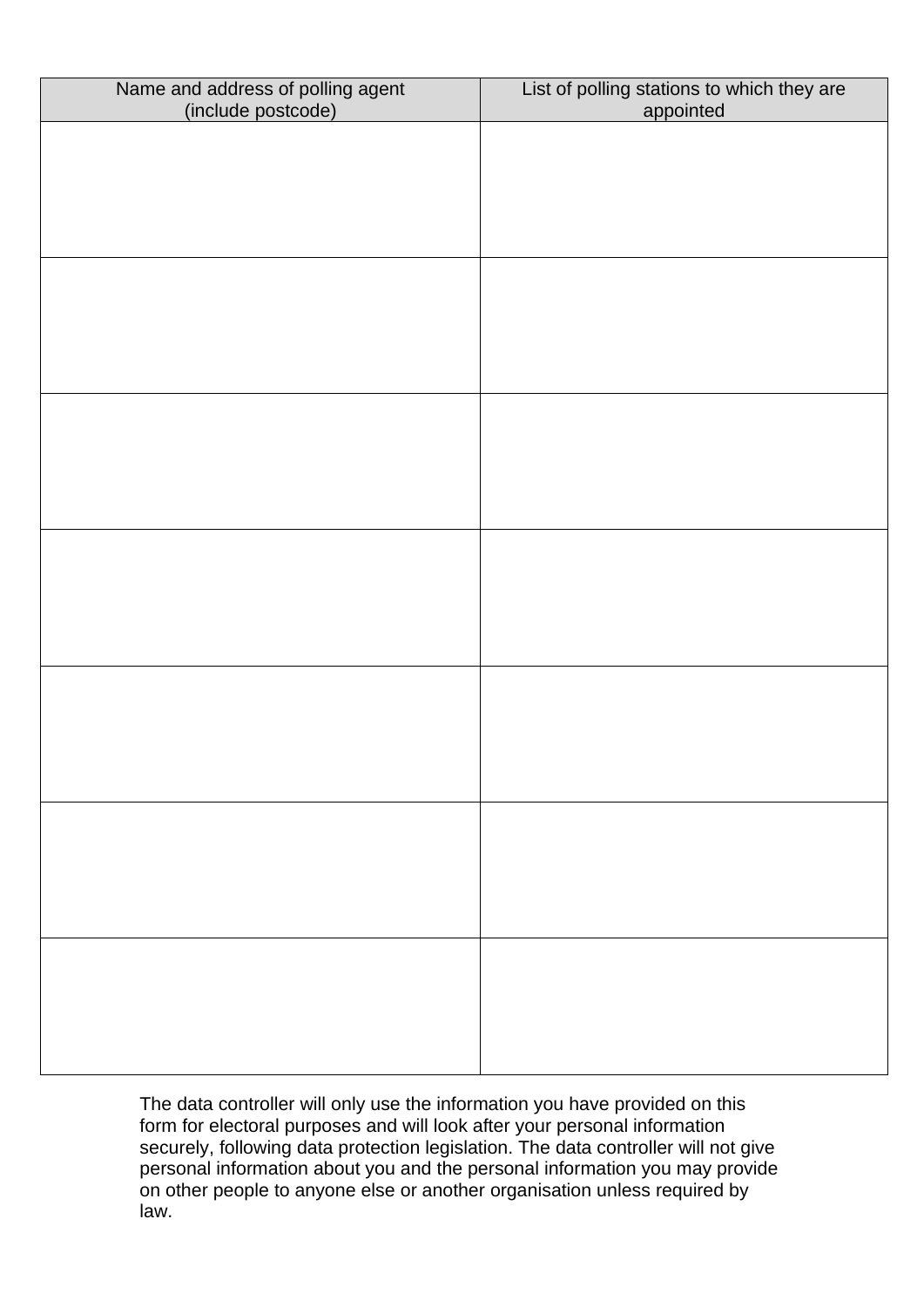The lawful basis to collect the information in this form is that it is necessary for the performance of a task carried out in the public interest and exercise of official authority as vested in the Returning Officer as set out in Representation of the People Act 1983 and associated regulations.

The Returning Officer is the Data Controller. For further information relating to the processing of personal data you should refer to their privacy notice on their website.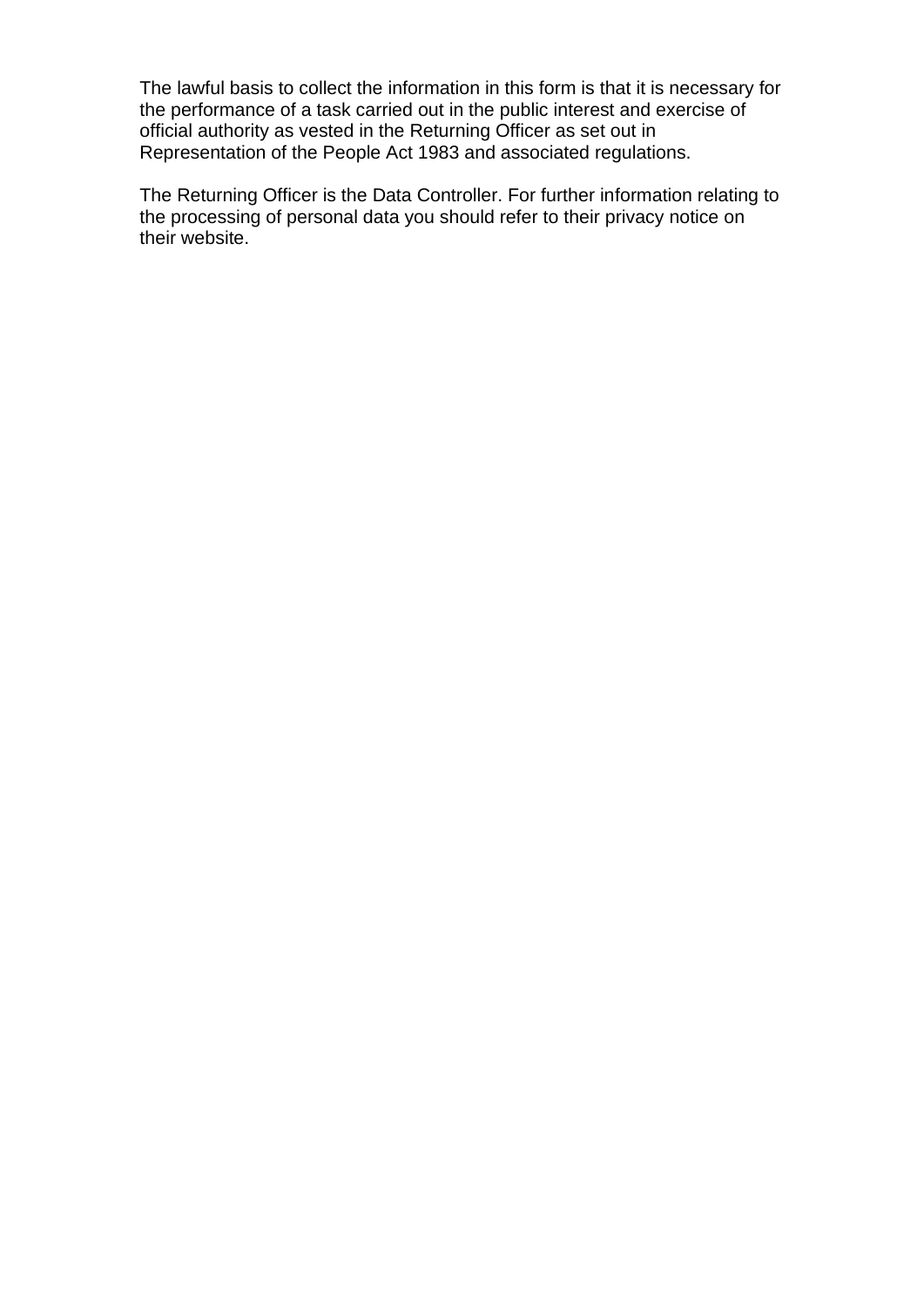| Postal vote agents may be appointed by the candidate or their election agent using this form. We do<br>not set a maximum number that you may appoint, but may have to restrict numbers on the day for<br>safety or security reasons. |                       |                              |  |  |
|--------------------------------------------------------------------------------------------------------------------------------------------------------------------------------------------------------------------------------------|-----------------------|------------------------------|--|--|
| Name of Local authority:                                                                                                                                                                                                             | <b>Worcester City</b> |                              |  |  |
| Name of ward:                                                                                                                                                                                                                        |                       |                              |  |  |
| Name of candidate:                                                                                                                                                                                                                   |                       |                              |  |  |
| Signature of candidate or<br>election agent:                                                                                                                                                                                         |                       |                              |  |  |
| I appoint the following people as agents to attend postal vote openings:                                                                                                                                                             |                       |                              |  |  |
| Name of postal vote agent                                                                                                                                                                                                            |                       | Address of postal vote agent |  |  |
|                                                                                                                                                                                                                                      |                       |                              |  |  |
|                                                                                                                                                                                                                                      |                       |                              |  |  |
|                                                                                                                                                                                                                                      |                       |                              |  |  |
|                                                                                                                                                                                                                                      |                       |                              |  |  |
|                                                                                                                                                                                                                                      |                       |                              |  |  |
|                                                                                                                                                                                                                                      |                       |                              |  |  |
|                                                                                                                                                                                                                                      |                       |                              |  |  |
|                                                                                                                                                                                                                                      |                       |                              |  |  |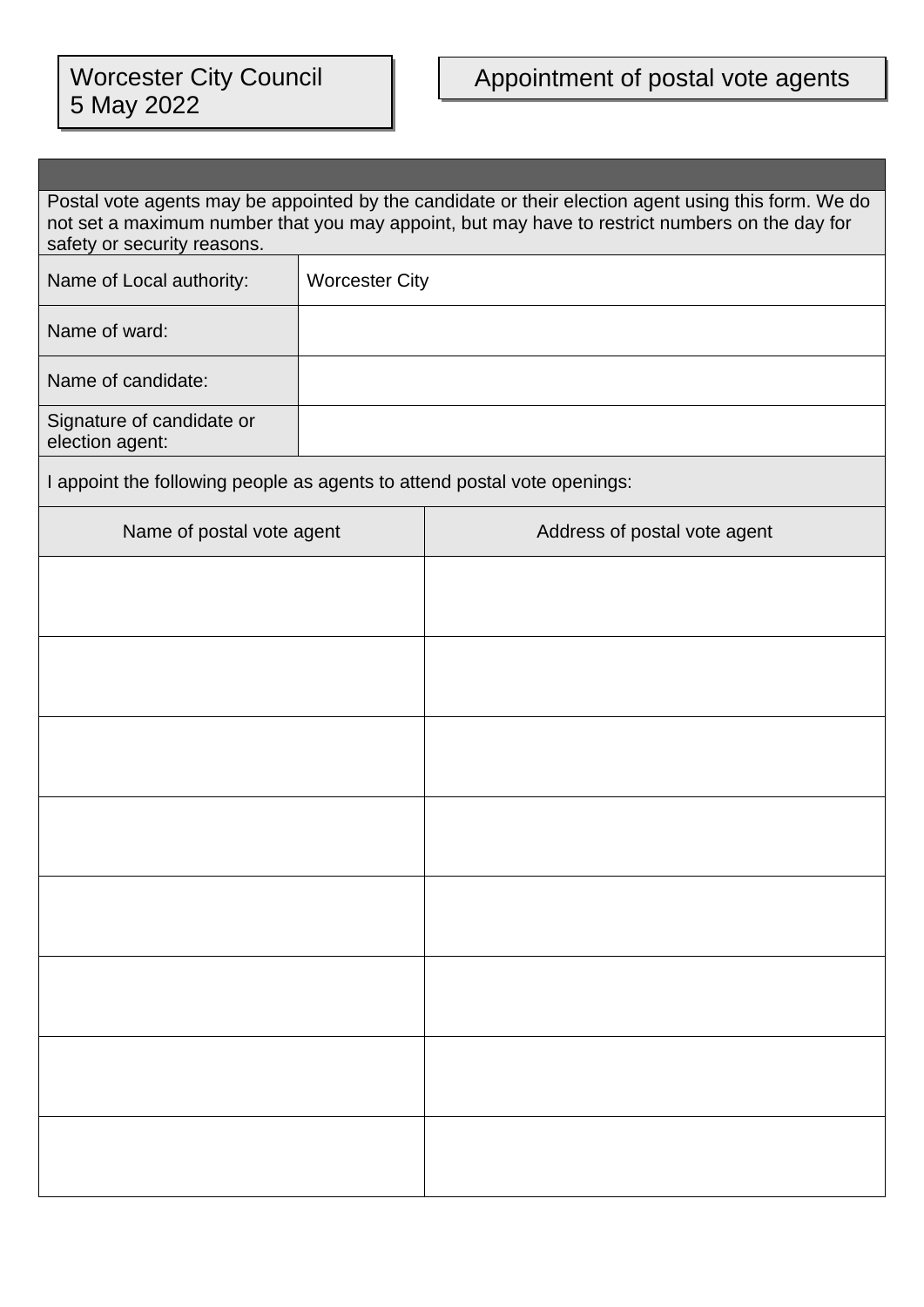The data controller will only use the information you have provided on this form for electoral purposes and will look after your personal information securely, following data protection legislation. The data controller will not give personal information about you and the personal information you may provide on other people to anyone else or another organisation unless required by law.

The lawful basis to collect the information in this form is that it is necessary for the performance of a task carried out in the public interest and exercise of official authority as vested in the Returning Officer as set out in Representation of the People Act 1983 and associated regulations.

The Returning Officer is the Data Controller. For further information relating to the processing of personal data you should refer to their privacy notice on their website.